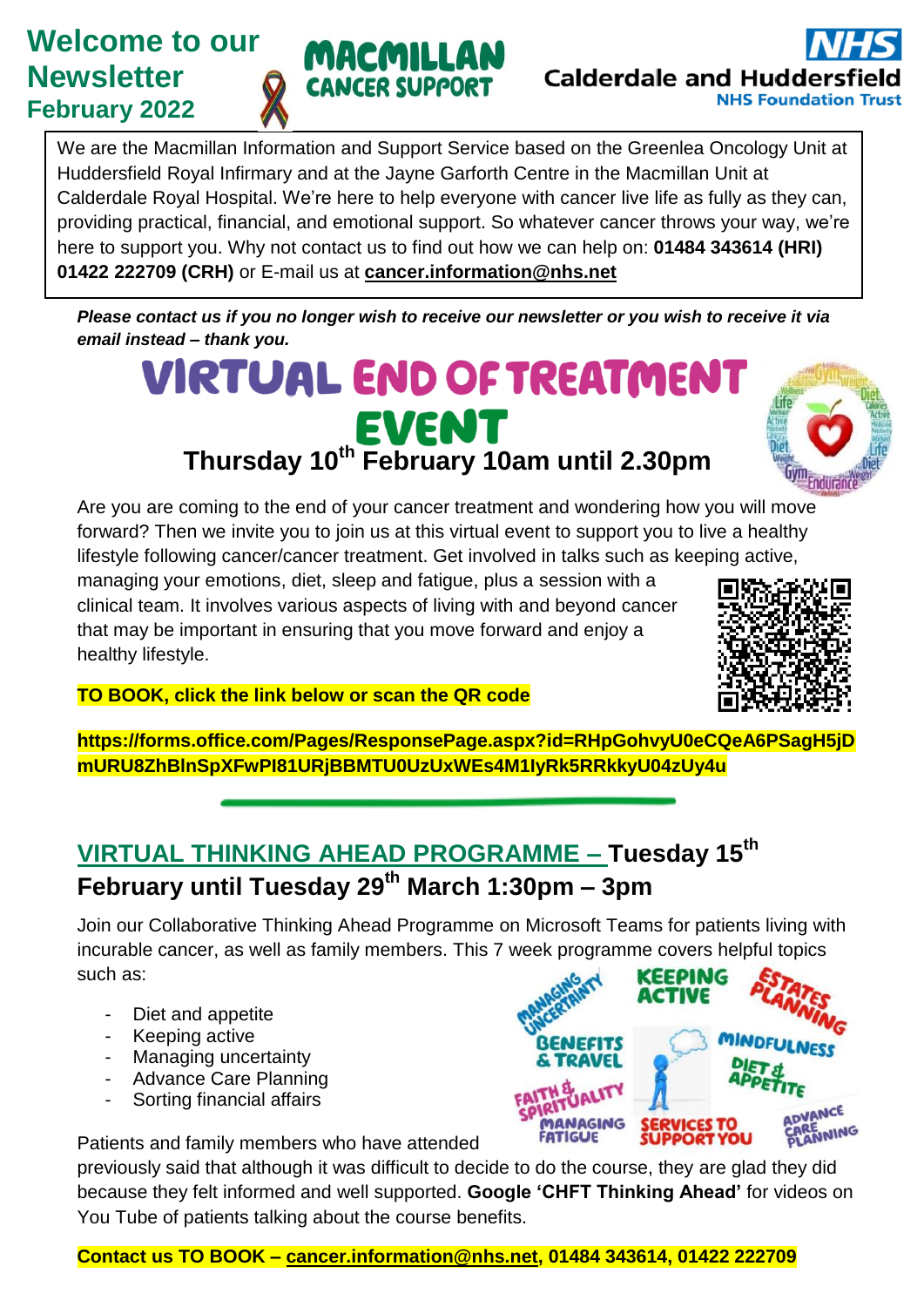## **iHOPE COURSE – Macmillan's online selfmanagement programme - Thursday 17th February until Thursday 31st March 10:30am - 11:30/45am**



iHOPE stands for 'Help Overcoming Problems Effectively.' This course is for anyone who's had a cancer diagnosis and aims to empower people living with cancer to manage their health and wellbeing and help with the stress of a cancer diagnosis. The aims are to:

- Gain knowledge, skills and confidence to cope with life's challenges, frustrations and fears
- Learn stress and fatigue management skills
- Support you to become more relaxed
- Improve confidence
- Set positive goals
- Build skills and character strengths to help deal with anger, depression, uncertainty and to live positively with fears for the future

The iHOPE Course runs over 6 weeks with online materials to work through and videos to watch, plus a weekly meeting with the iHOPE facilitators on Microsoft Teams to talk about the topics of the week.

**TO BOOK, please contact us – [cancer.information@nhs.net,](mailto:cancer.information@nhs.net) 01484 343614, 01422 222709**

# **FIRST STEPS PROGRAMME – For patients and family members recently diagnosed with cancer – Runs on the first Monday of the month 10am until 11:30am**

The First Steps Programme helps you to feel less overwhelmed after a cancer diagnosis. Please have a look at our hospital website… **[https://www.cht.nhs.uk/services/clinical-](https://www.cht.nhs.uk/services/clinical-services/oncology/information-support/first-steps)**

**[services/oncology/information-support/first-steps](https://www.cht.nhs.uk/services/clinical-services/oncology/information-support/first-steps)** which has lots of information and videos on useful topics such as managing emotions and fatigue, and how to help you support yourself as you go through cancer. Then join us for an online discussion group where

you can ask cancer staff any questions. The next dates for First Steps are **Monday 7th February, Monday 7th March and Monday 4th April at 10am until 11.30am.**

**TO BOOK, click the link below or scan the QR code**

**https://forms.office.com/Pages/ResponsePage.aspx?id=RHpGohvyU0eCQeA6PSagH5jD mURU8ZhBlnSpXFwPI81UQkhEODk0M1gzRU02S0VUTzEzSDdDTkxYTC4u**

*\*All of our courses are currently running online via Microsoft Teams. If you are unable to access the internet, we can send you the content in alternative formats. If you require technical support, please do not hesitate to contact us for support as we can arrange a test call before the event. Family members/friends are also welcome.*



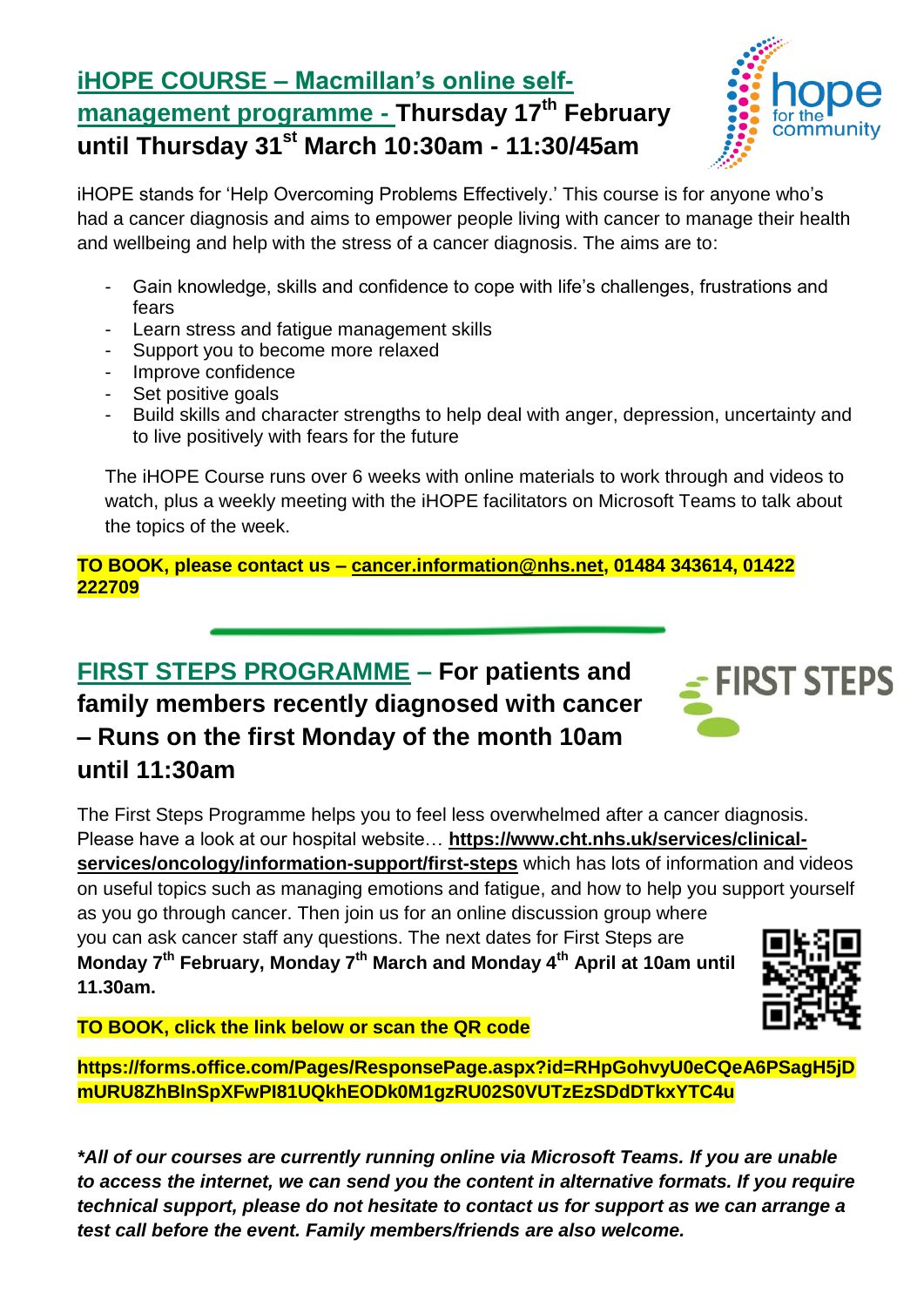## **VIRTUAL SUPPORT GROUPS IN FEBRUARY, MARCH & APRIL 2022**

**The dates for our online support groups, via Microsoft Teams are:**



 **Virtual Macmillan Health Walk 2pm until 3pm (Please note new start time of 2pm) Thursday 3 rd February Thursday 3rd March Thursday 7 th April**



 **Virtual Macmillan Coffee Support Group 2pm until 3pm**

 **Wednesday 16th February Wednesday 16th March Wednesday 20th April** 

#### **How to Help Someone with Cancer: What you need to Know**

So you have found out that a friend, colleague or [loved one](https://cancercareparcel.com/loved-ones/) has cancer. What do you do now? The easiest thing is to not deal with it, just ignore the person with cancer, and there are many people who do just that, simply because they do not feel that they know how to react or possibly because they don't want to face it. But this is the worst thing you can do for someone who might need you right now. You may want to help someone

diagnosed with cancer, but don't know how. Take a look at this article to support you support the one you love **https://cancercareparcel.com/how-to-help-someone-with-cancer/**

## **KIDNEY CANCER AWARENESS WEEK – February 7th – 11th**

Monday 7th to Friday 11th February is Kidney Cancer Awareness Week. We ask all our friends and supporters to start conversations about kidney cancer. Make as much noise, raise as many hot kidney cancer topics as you can and bring awareness of kidney cancer to the fore. We don't want the first-time people hear the words kidney cancer to be when their doctor tells them they have it.



If together we make people aware of the symptoms (blood in urine, long term fatigue, pain in the side or tiredness) and inform on the ways to reduce the chances of getting kidney cancer through healthier living, they may avoid contracting a life changing disease.

#### **Kirklees Community Plus – Luba's Story**

Luba is an 87-year-old lady who has cancer and lives alone as her family live all over the world. She was referred to Kirklees Community Plus for help with mobility issues, loneliness and depression due to Covid. She was assigned a Community Co-ordinator, Laura, who arranged transport for Luba's hospital appointments, referred her for support with transitioning,